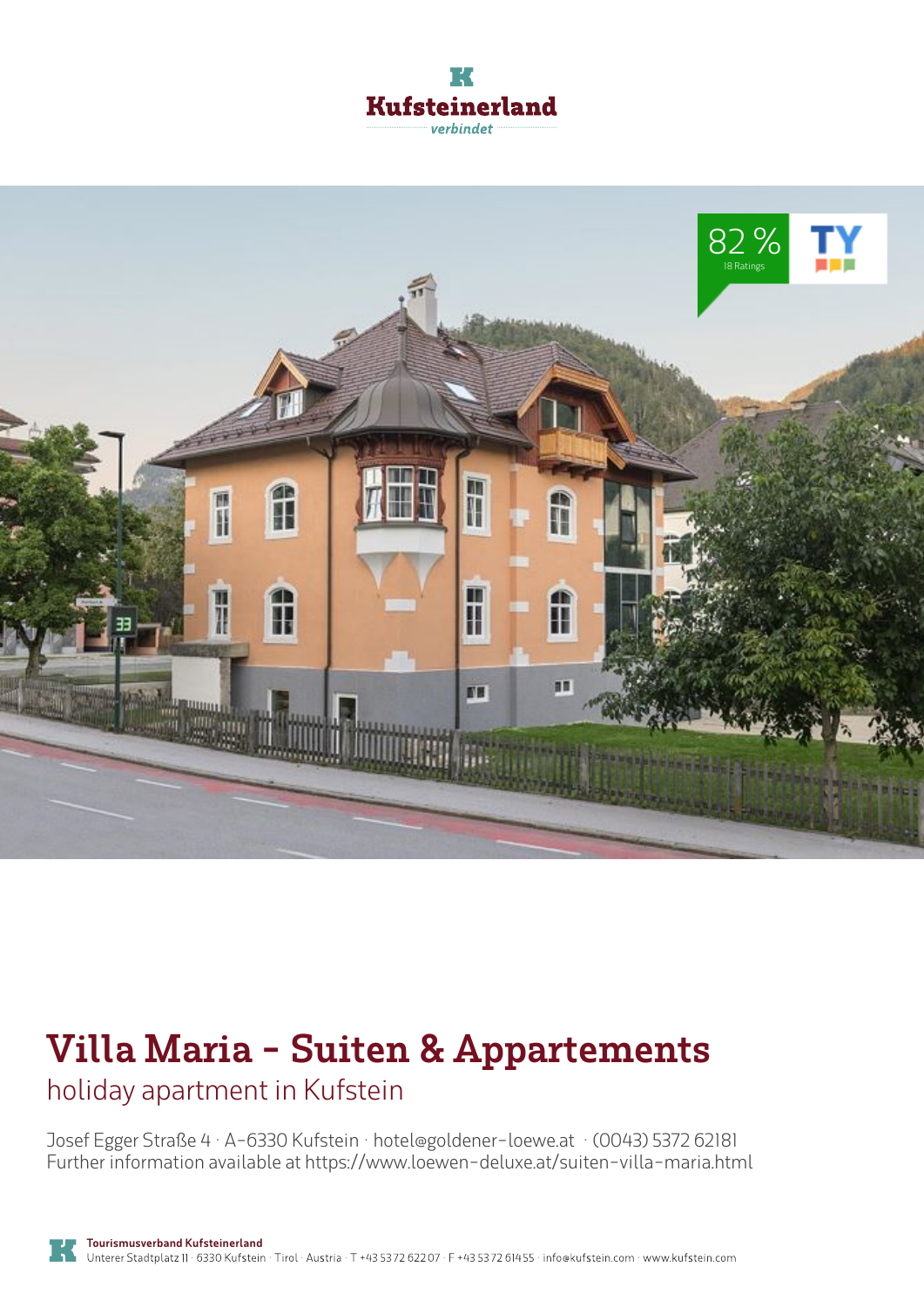

# **Villa Maria - Suiten & Appartements** holiday apartment in Kufstein

The lovingly renovated town villa "Villa Maria", a historic building in the centre of Kufstein, offers deluxe apartments and studios.

The individually designed apartments in the centre of Kufstein are luxuriously furnished and named after the operettas performedat the Kufstein operetta summer on the historic Kufstein Fortress. They are luxuriously equipped with bath and toilet or shower and toilet, telephone, free internet access via WLAN / WIFI, satellite TV, radio, hair dryer and minibar, so...





#### Facilities

right at the ski-bus/ hiking-bus/ bus stop · central location · old town · urban area · near the forest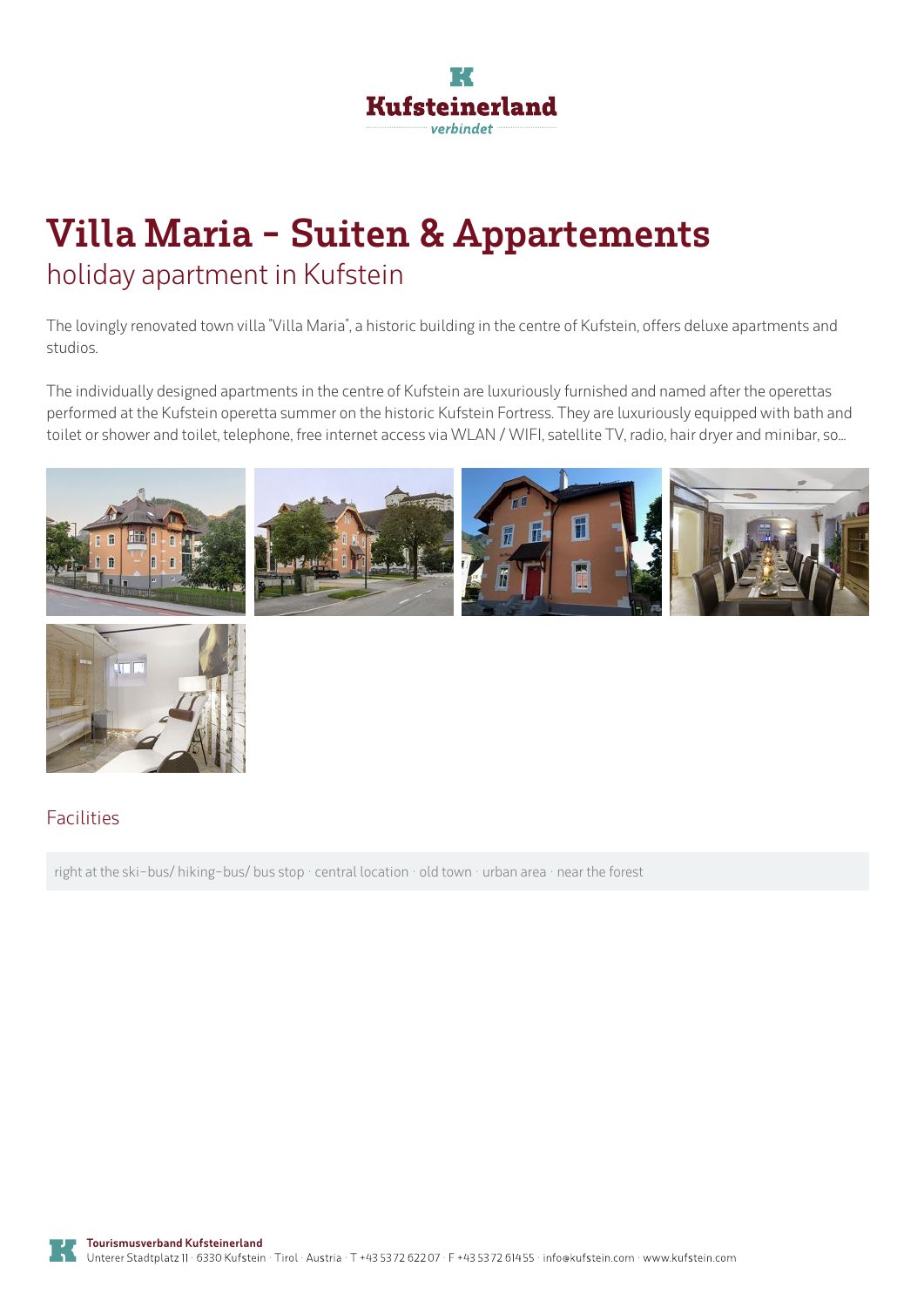

## **Rooms and apartments**

Current offers



#### **"Anatevka" twin room, shower with toilet, 1 bedroom**

The original Broadway production of Anatevka (English original title "Fiddler on the Roof") was opened in New York in 1964. The plot of the opera reflects the coexistence of people in the small town A...

1-2 Personen · 1 Bedrooms · 30 m<sup>2</sup>



**To the offer**



#### **["Countess](https://www.kufstein.com/en/book/kufstein/holiday-apartment/villa-maria-suiten-appartements.html?utm_medium=PDF&utm_campaign=Vermieter-Prospekt&utm_source=Villa+Maria+-+Suiten+%26+Appartements) Maritza" twin room, shower with toilet**

Two rooms of the same type:´ Countess Maritza is <sup>a</sup> popular operetta in three acts. The operetta is still on the repertory of many theatres and festivals. The world premiere took place in the "Theater...

2-4 Personen · 1 Bedrooms · 42 <sup>m</sup><sup>²</sup>



### **"The Merry Widow" twin room, [bath/shower](https://www.kufstein.com/en/book/kufstein/holiday-apartment/villa-maria-suiten-appartements.html?utm_medium=PDF&utm_campaign=Vermieter-Prospekt&utm_source=Villa+Maria+-+Suiten+%26+Appartements) with separate toilet**

Two rooms of the same type: "The Merry Widow" is an operetta in three acts. The premiere took place at <sup>a</sup> theatre in Vienna in 1861. The operetta covers <sup>a</sup> playing time of almost 3 hours and has been p... 1-2 Personen · 1 Bedrooms · 37 <sup>m</sup><sup>²</sup>



**To the offer**



### **"My Fair Lady" apartment / [apartment,](https://www.kufstein.com/en/book/kufstein/holiday-apartment/villa-maria-suiten-appartements.html?utm_medium=PDF&utm_campaign=Vermieter-Prospekt&utm_source=Villa+Maria+-+Suiten+%26+Appartements) shower, toilet**

"My Fair Lady" is an English musical and premiered in <sup>a</sup> Broadway theatre in New York in 1956 with over 2,000 performances in the first five years. The German premiere took place in <sup>a</sup> theatre in Vienna...

1-2 Personen · 1 Bedrooms · 30 <sup>m</sup><sup>²</sup>



ab

**To the offer**